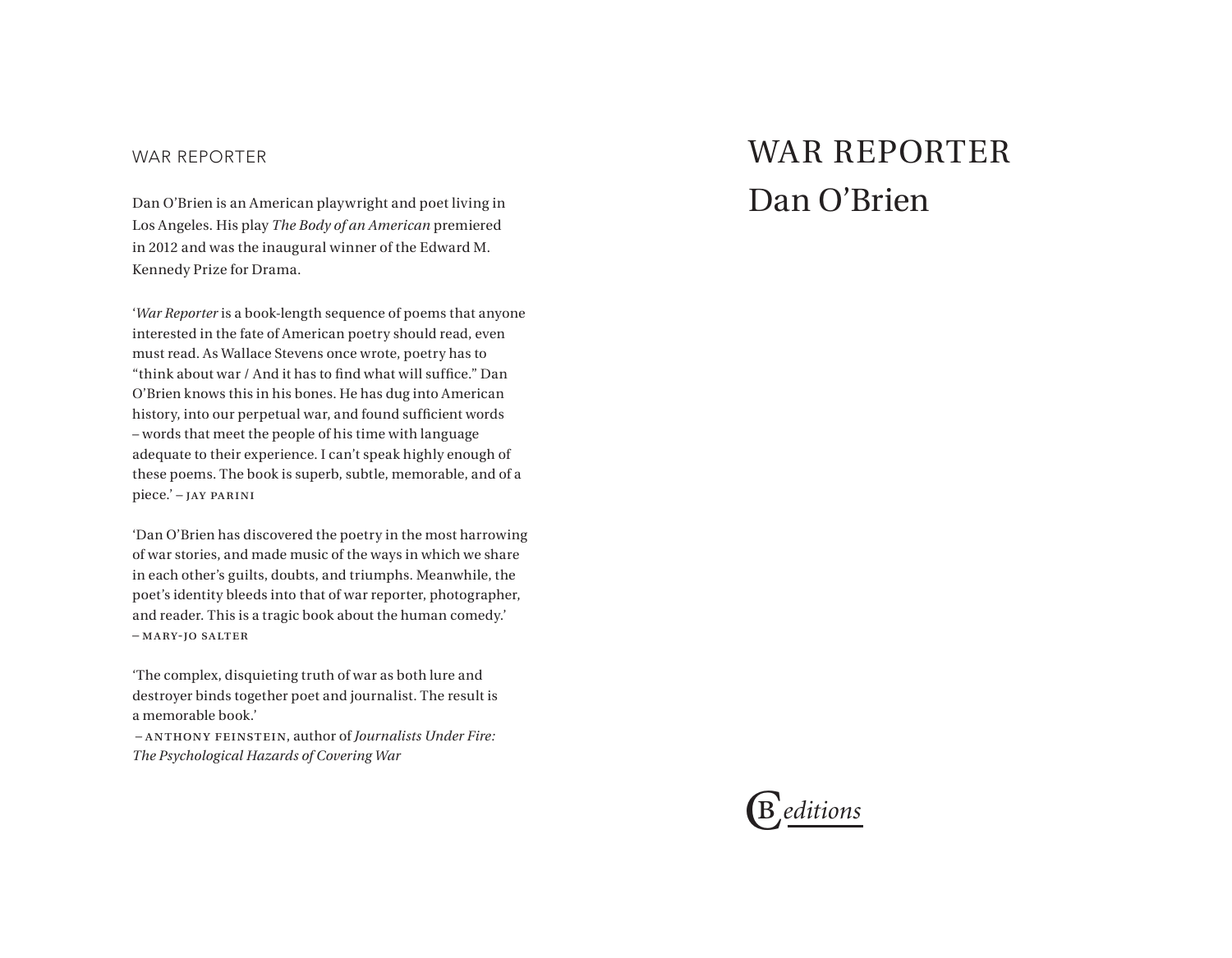Call war damnable – there is nothing too bad that can be said about it – and yet, it has a knack, which peace never learned, of uncovering the splendor in commonplace persons.

– *The Love of an Unknown Soldier: found in a dugout*, 1918

First published in 2013 by CB editions 146 Percy Road London W12 9QL www.cbeditions.com

All rights reserved

Copyright © Dan O'Brien, 2013

The right of Dan O'Brien to be identified as author of this work has been asserted in accordance with the Copyright, Designs and Patents Act, 1988

Printed in England by Blissetts, London W3 8DH

ISBN 978–0–9573266–7–5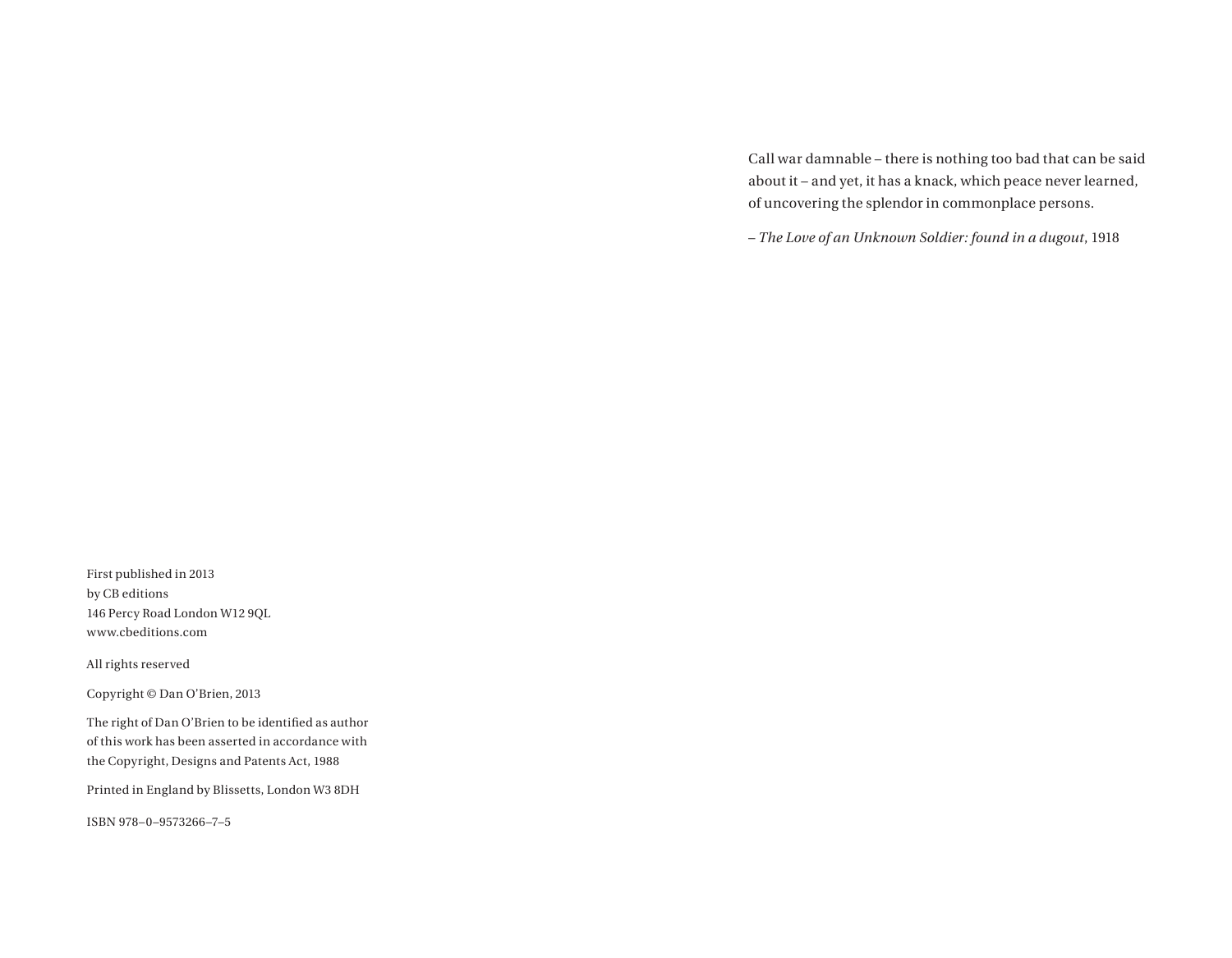## Acknowledgements

Many of these poems have been previously printed in the following magazines: *5 AM*, *Arroyo Literary Review*, *Bayou Magazine*, *Birmingham Poetry Review*, *Charition Review*, *Clackamas Review*, *Cold Mountain Review*, *Cossack Review*, *Cyphers*, *Event*, *Grain Magazine*, *Greensboro Review*, *Hanging Loose*, *Kelsey Review*, *Knockout Magazine*, *Linebreak*, *Magma Poetry*, *Malahat Review*, *Mississippi Review*, *Missouri Review*, *The Moth*, *North American Review*, *The Owls*, *Permafrost*, *Poetry Review*, *Saint Anne's Review*, *Screech Owl*, *South Carolina Review*, *storySouth*, *St Petersburg Review*, *Sugar House Review, Tampa Review, Tears in the Fence*, *Two Weeks* (*Linebreak* anthology), *upstreet*, *War, Literature & the Arts*, *The White Review*, *ZYZZYVA*.

Paul Watson has been a war reporter for more than two decades. He is best known, perhaps, for his 1994 Pulitzer Prize-winning photo of the body of an American soldier dragged from the wreck of a Black Hawk through the streets of Mogadishu. When Paul took this picture he heard the dead man speak to him: 'If you do this, I will own you forever.'

These poems are derived from Paul's memoir *Where War Lives*, his journalism, recordings and transcripts and, most valuably to me, our emails and conversations. Some of the poems take place in Ulukhaktok in the Canadian High Arctic, where I visited Paul in the winter of 2010 while he was enjoying a hiatus from war reporting, covering the 'Arctic and Aboriginal Beat' for the *Toronto Star*. He has since gone back to covering Kandahar and other, more recent war zones.

Several years ago my birth family disintegrated for bewildering, mysterious reasons. That I discovered Paul's work around the same time wasn't a coincidence. Early in our correspondence Paul sent me something I'll paraphrase: 'Do you know that quote of Camus' where he says he's solved the mystery of where war lives? It lives in each of us. In the loneliness and humiliation we all feel. If we can solve that conflict within ourselves then maybe we'll be able to rid the world of war.' Paul's writing, and mine in response, are as much about our private, internal wars as they are about the constantly roving holocaust of modern warfare.

> D. O'B. April 21, 2013 Los Angeles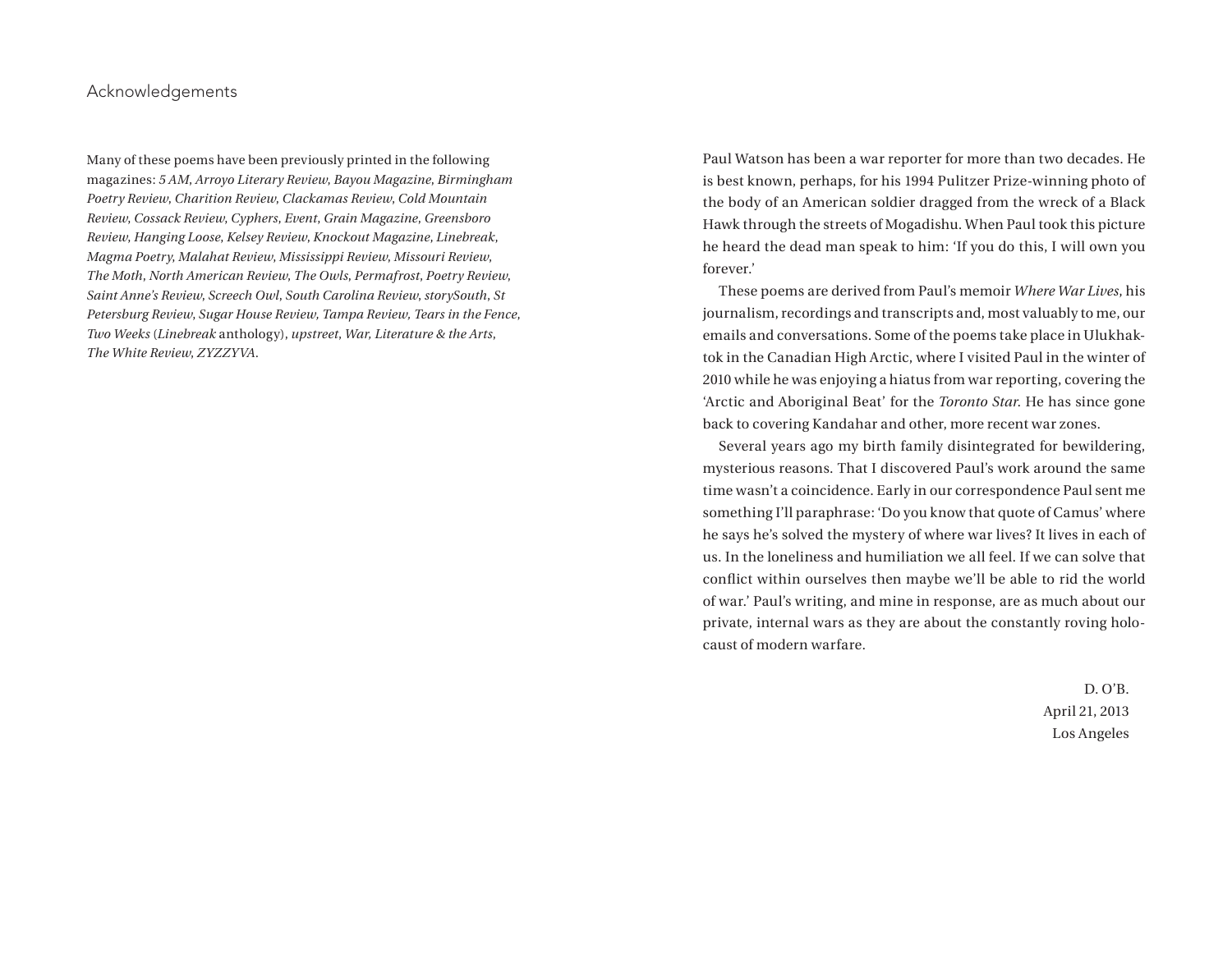## **Contents**

- The War Reporter Paul Watson Hears the Voice 3
- The War Reporter Paul Watson Prepares for His Next Trip 4
- The War Reporter Paul Watson on Winning the Pulitzer Prize 6
- The War Reporter Paul Watson on Suicide 7
- The Poet Hears the Voice 9
- Portrait of the War Reporter Paul Watson as a Young Man 10
- The War Reporter Paul Watson Imagines His Father 12
- The War Reporter Paul Watson Was Talking to His Mother 13
- The War Reporter Paul Watson's South African Psychiatrist Tells a Story 14
- The War Reporter Paul Watson's Psychiatrist Takes Note 15
- The War Reporter Paul Watson Describes the Ghost 16
- The Poet Waits for the War Reporter Paul Watson to Reply 18
- The War Reporter Paul Watson on Guilt 19
- The War Reporter Paul Watson on Love 21
- The War Reporter Paul Watson Lost His Camera 23
- The War Reporter Paul Watson Has Dinner with Aideed 24
- The War Reporter Paul Watson on Censorship 26
- The Poet Runs 27
- The War Reporter Paul Watson and the Poet Make a Plan 28
- The Poet Takes Flight 32
- The War Reporter Paul Watson and the Poet Go for a Walk in the Arctic 34
- The War Reporter Paul Watson Pays the Poet a Compliment 35
- The War Reporter Paul Watson and the Poet Try to Have Fun 36
- The War Reporter Paul Watson Watches TV 38
- The War Reporter Paul Watson on War Reporting 40
- The War Reporter Paul Watson on God 41
- The War Reporter Paul Watson Telexes from the New War 42
- The War Reporter Paul Watson in the Ali Baba Room 43
- The War Reporter Paul Watson Regrets the Escape 45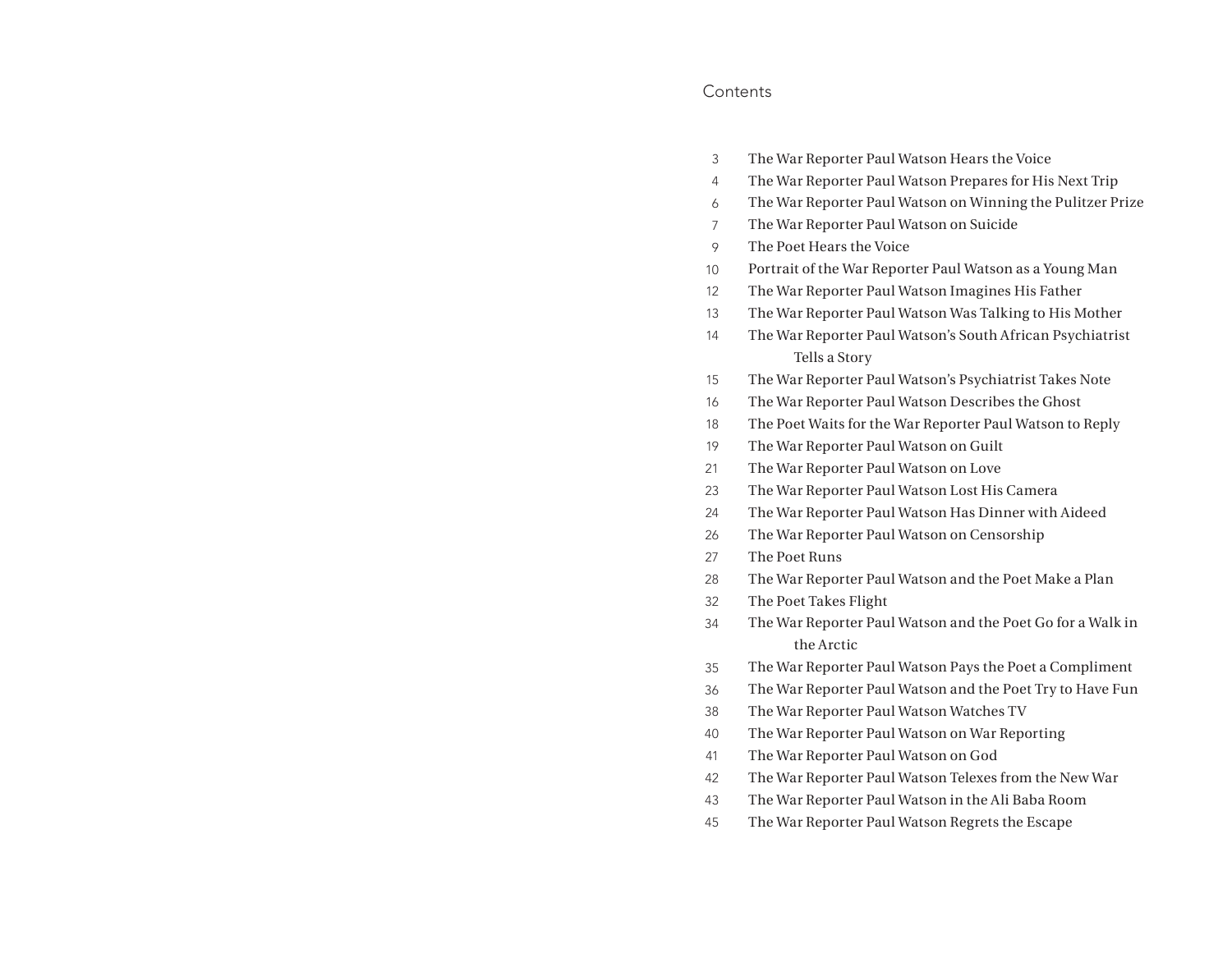- The Poet Asks the Graduate Student 46
- The War Reporter Paul Watson's Looking for His Story 47
- The War Reporter Paul Watson and the Prostitutes 48
- The War Reporter Paul Watson Goes to Hollywood 50
- The War Reporter Paul Watson's Cold Open 51
- The War Reporter Paul Watson Remembers a Flight 53
- The War Reporter Paul Watson on the Bombing of the Dead 54
- The War Reporter Paul Watson and the Professors 55
- The War Reporter Paul Watson Waits in Line 56
- The War Reporter Paul Watson at the Widow's House 58
- The War Reporter Paul Watson and Blue Body Bag #4 59
- The War Reporter Paul Watson Remembers the War Reporter Jana Schneider 60
- The War Reporter Paul Watson on the Knock at the Door 62
- The War Reporter Paul Watson Listens to Isaac 63
- The War Reporter Paul Watson in the Colonies 64
- The War Reporter Paul Watson and the Secret of War 66
- The War Reporter Paul Watson and the Mountain Gorillas 68
- The War Reporter Paul Watson Considers the Peacekeepers 70
- The War Reporter Paul Watson Listens to Mohammed 71
- The War Reporter Paul Watson and Dirty Business 72
- The War Reporter Paul Watson Chases the Lion of Panjshir 73
- The War Reporter Paul Watson and the Boys with the Bomblet 75
- The War Reporter Paul Watson and the Economy of War 76
- The War Reporter Paul Watson and the War on Drugs 77
- The War Reporter Paul Watson Remembers the Freedom Fighter Abdul Haq 79
- The War Reporter Paul Watson Listens to the Teacher 81
- The War Reporter Paul Watson and Ghosts of the Hindu Kush 83
- The War Reporter Paul Watson on the Examination of Women 85
- The War Reporter Paul Watson Skypes From Kandahar 86
- The War Reporter Paul Watson Listens to Roya Shams, 17, Describe Her Gift 87
- The War Reporter Paul Watson and the Lady Pol 89
- The War Reporter Paul Watson and the Chief's Embrace 90
- The War Reporter Paul Watson Listens to the Translator's Story 91
- The War Reporter Paul Watson Interviews the Negotiator 93
- The War Reporter Paul Watson and the Sapper in the Vineyard 95
- The War Reporter Paul Watson Retells the Story of the Diver and the Goddess 96
- The War Reporter Paul Watson Talks to Himself 98
- The War Reporter Paul Watson Retiring 99
- The War Reporter Paul Watson Reviewed 101
- The War Reporter Paul Watson Meets Mother Theresa 102
- The War Reporter Paul Watson Gives the Poet Some Advice 104
- The War Reporter Paul Watson Also Hates Trucks 105
- The War Reporter Paul Watson Tells His Son a Story 106
- The Poet Gives the War Reporter Paul Watson an Excuse 107
- The War Reporter Paul Watson Attends a Stoning 108
- The Poet Recognizes the War Reporter Paul Watson 111
- The War Reporter Paul Watson Listens to the Artist 112
- The Poet and the War Reporter Paul Watson Go for a Sled Ride 113
- The War Reporter Paul Watson Tries to Apologize to the Mother of the Dead 115
- The War Reporter Paul Watson is Forgiven 116
- The War Reporter Paul Watson Invites the Poet 120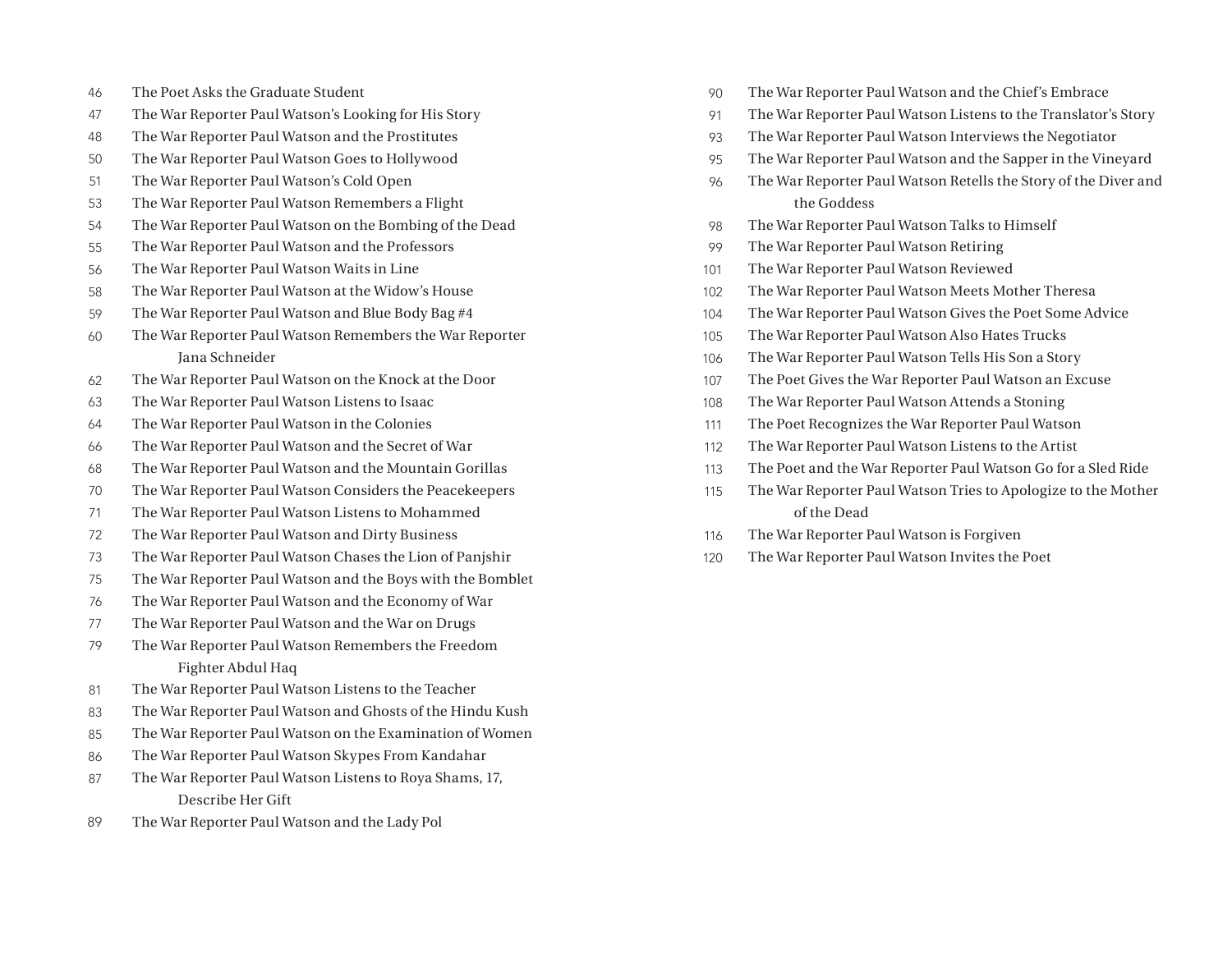WAR REPORTER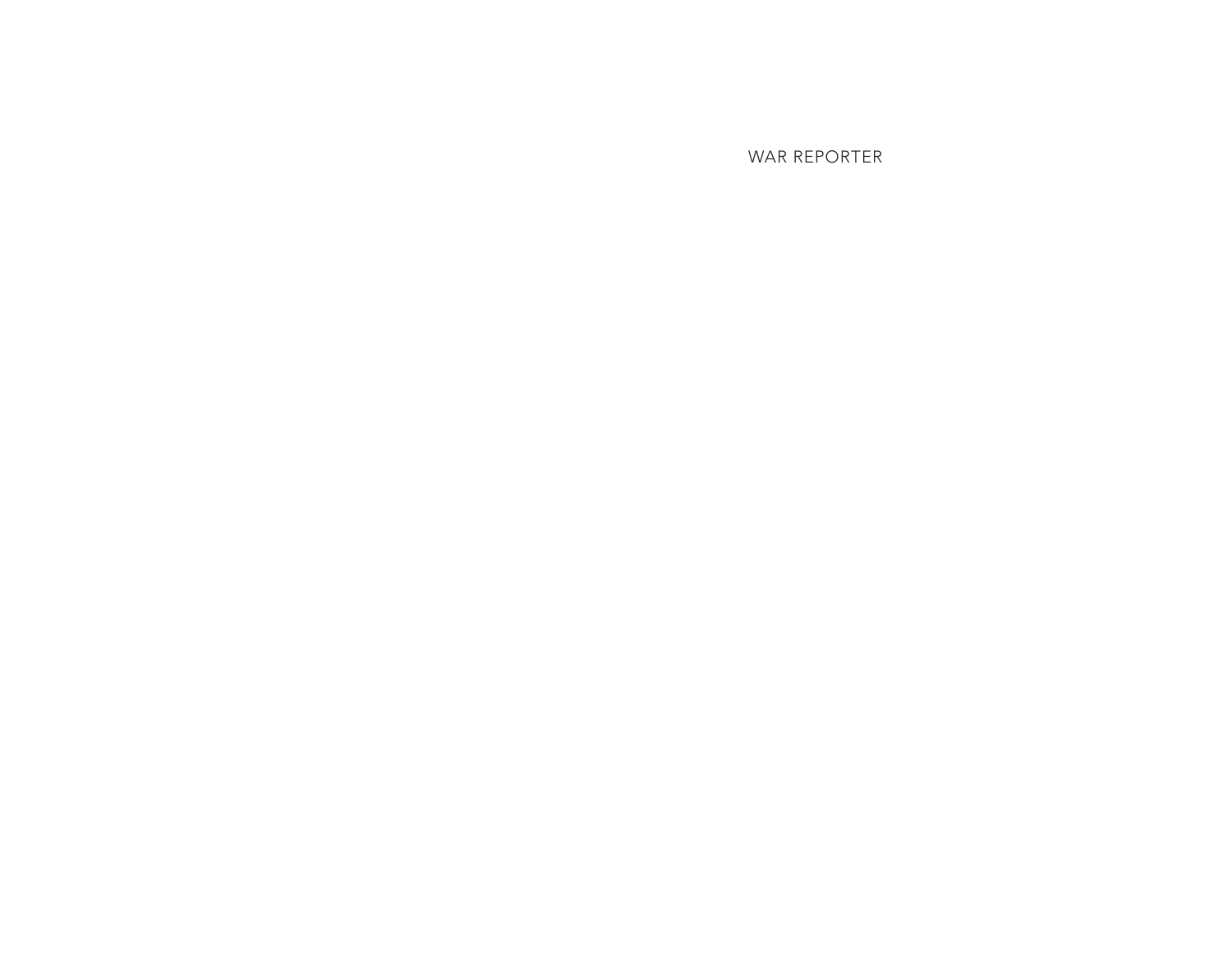We ask them, Have you seen the American soldier? Someone says he saw him tied up in a wheelbarrow. I take a picture of children bouncing on a rotor blade in the smoldering wreckage of a Black Hawk. Has anyone seen the dead American soldier? The mob parts around me, I look down in the street. And I meet the man. When you take a picture the camera covers your face, you shut the rest of the world out, everything goes dim. And I hear a voice both in my head and out. *If you do this, I will own you forever*. I'm sorry but I have to. *If you do this, I will own you*. I'm sorry, I'm not trying to desecrate your memory. If you do this I will own you forever. I took his picture. While they were beating his body and cheering. Some spitting. Some kid wearing a chopper crewman's goggles, face screwed up in rapturous glee while giving the dead man the finger. An old man's raising his cane like a club and thudding it down against the dead flesh. Men holding the ropes that bind the dead man's wrists are stretching his arms out over his head, rolling him back and forth in the hammering morning light. I'm standing outside myself. I'm watching someone else take these pictures. Wondering, You poor man. Who are you?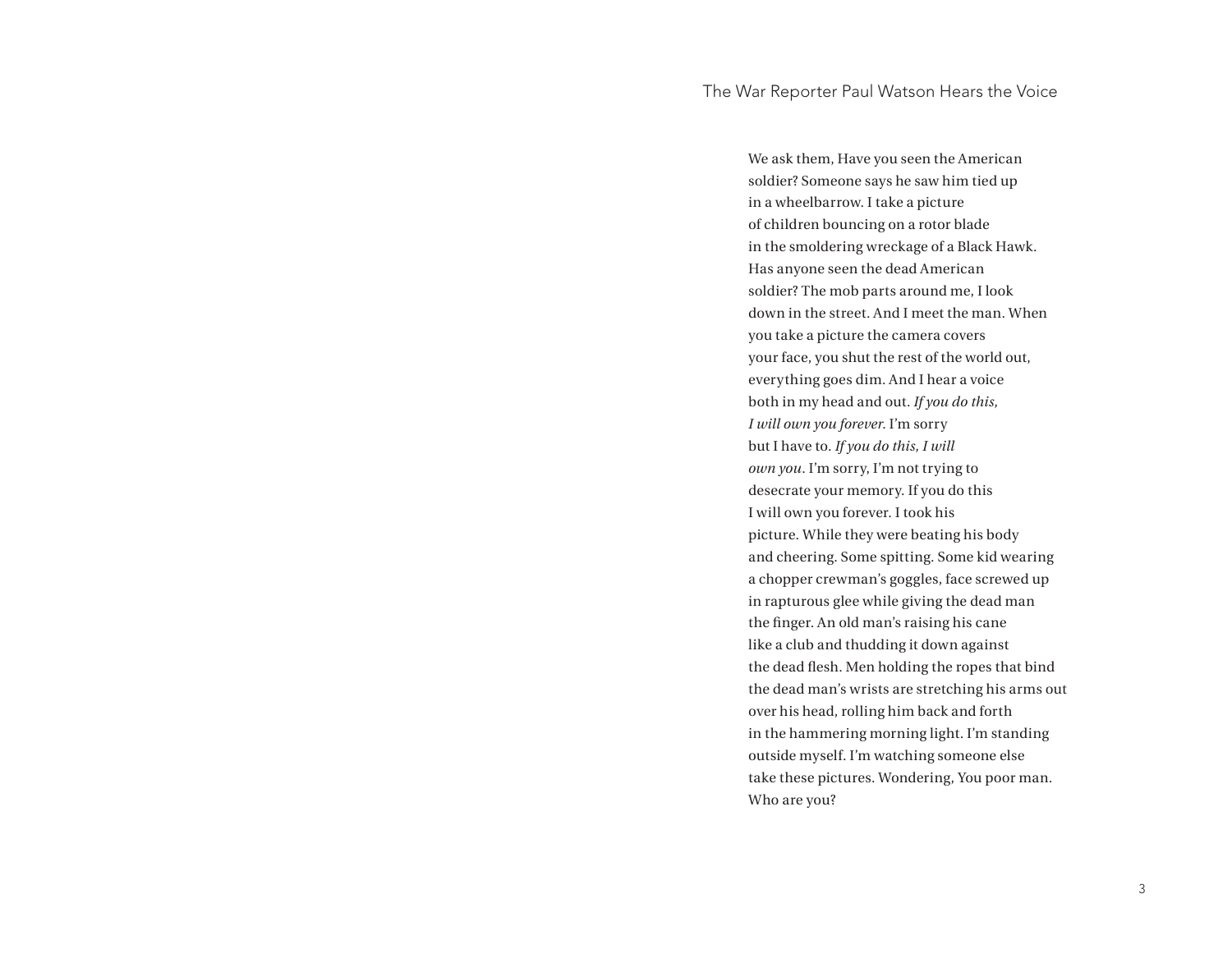Reading glasses, check. Sensible shoes, check. Endless tangles of cords. When I was born I had these nubbins instead of fingers till the doctor snipped them off. The hand is attached to a wrist that bends, with a palm as big as an infant's. In Kosovo they used to think I was a wounded vet and give me all kinds of free shit. iPod, check. Satphone, laptop, checks. Bars of anti -microbial soap. There's a thunderstorm and my son's asleep. Today he asked me, When you're dead will you still watch us? Recently on a riverboat in the Irrawaddy Delta, one of the thousands of corpses floating in the paddies is the body of a child. In pajama bottoms with teddy bear cartoons on it. The bleached skin's like rotting rattan. The leg bones yellow. The stench is unbearable, but the people on shore don't seem to care. My fixer says that as Buddhists they believe the body is nothing more than an empty vessel, and the soul has already been reborn as someone new. After several stiff drinks that night I lay on the roof of our boat staring up into the stars, imagining I was nothing more than a passenger on this rotting vessel, my body. Pills, estimate time away then multiply by eleven a day for depression, hypertension, polycystic kidney

disease. Toss in a few extra in case I get kidnapped. The lightning is lighting up my son's sleeping face. Leaning in close I whisper, Don't be afraid. I'll come back home soon. Do not be afraid. Japanese green tea for antioxidants, corkscrew for the cheap Bordeaux I'll purchase en route at Duty Free, more antioxidants and some liquid courage to help ease the pain of these five-star hotel room blues.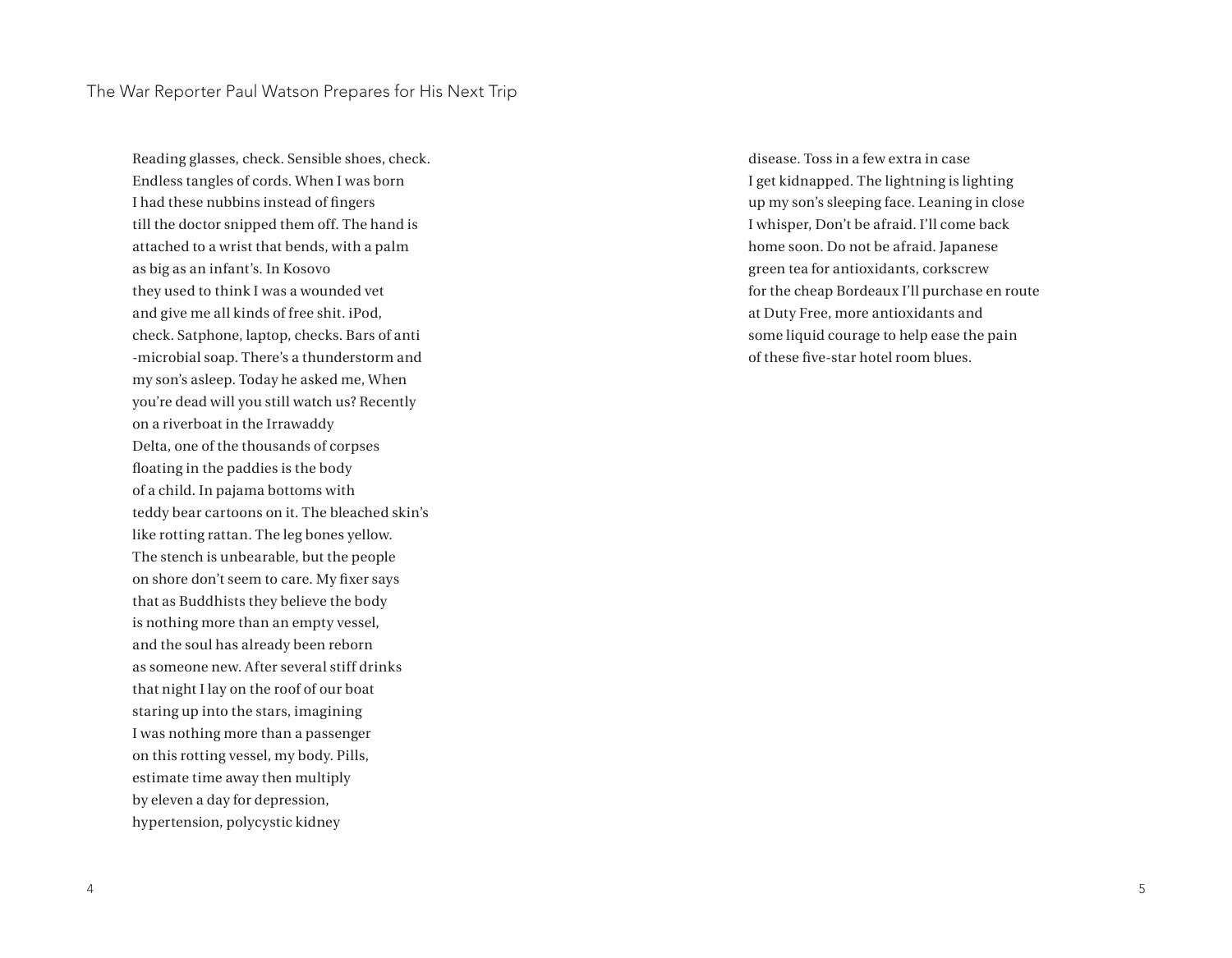Then somehow I find myself in a room like the Pantheon and the Parthenon confused. Wide gleaming chevrons of cold cuts fanned out on aproned tables. Wearing shoes and a navy blazer, wool slacks picked out just this morning at Brooks Brothers. My boss eyes me. *I guess I feel guilty about that dead soldier's family.* Kevin Carter, who only last month was snorting Ritalin off the floor of my apartment before blasting into the townships, wins also for his picture of a vulture waiting implacably for a skeletal child to stop struggling to lift her swollen head from the blood-red clay. Like Carter waited for that vulture to unfold its sere wings which it never did, which gives his picture such leaden, boring doom. *Do you hear that applause, Watson? They love us!* Months later I'm back in Rwanda documenting machete mouths in the legs of women who'd hid waist-deep in mud. My satellite phone relays a message. *Kevin Carter took his own life.* Duct-taped a garden hose to his exhaust pipe. Left a suicide note that I'll paraphrase. *I have been haunted so now I will haunt you.* With my eyes closed I see him waiting in the shade ashing his cigarette onto his lens. Waiting for the vulture's promised embrace. Waiting for the good shot.

On a bed we discover the body of a child at the bottom of a pile of children. Quartered like chickens. Outside another's buried alive. The hand is like a tuber. At the refugee camp a girl stumbles barefoot into a ditch of corpses. Some wrapped in reed mats. Looking for help, crying. But nobody's coming. I say to myself, This will make a great picture. This is a beautiful picture somehow. Raising my camera to my face I step on a dead old woman's arm: it snaps like a stick. In Nyarubuye we push open a gate on a courtyard of Hell. Tangles of limbs junked. They'd come to this church hoping God would protect them but it only made things that much easier to be hacked to pieces. A survivor shivers on the filthy foam. The mayor asked for wallets, tossed them grenades. Men blown into pieces in midair. *These are snakes whose heads must be crushed.* Neighbors took neighbors' children and bashed their heads together till brains strewed the dirt. Infants keening beside their decapitated mothers were plunged head-first into latrines. A pregnant friend slit open and her fetus extruded like a docile calf. There was so much noise! the survivor recalls. All I wanted was to close my ears and lay on the ground and sleep in my family's blood. Till her skin